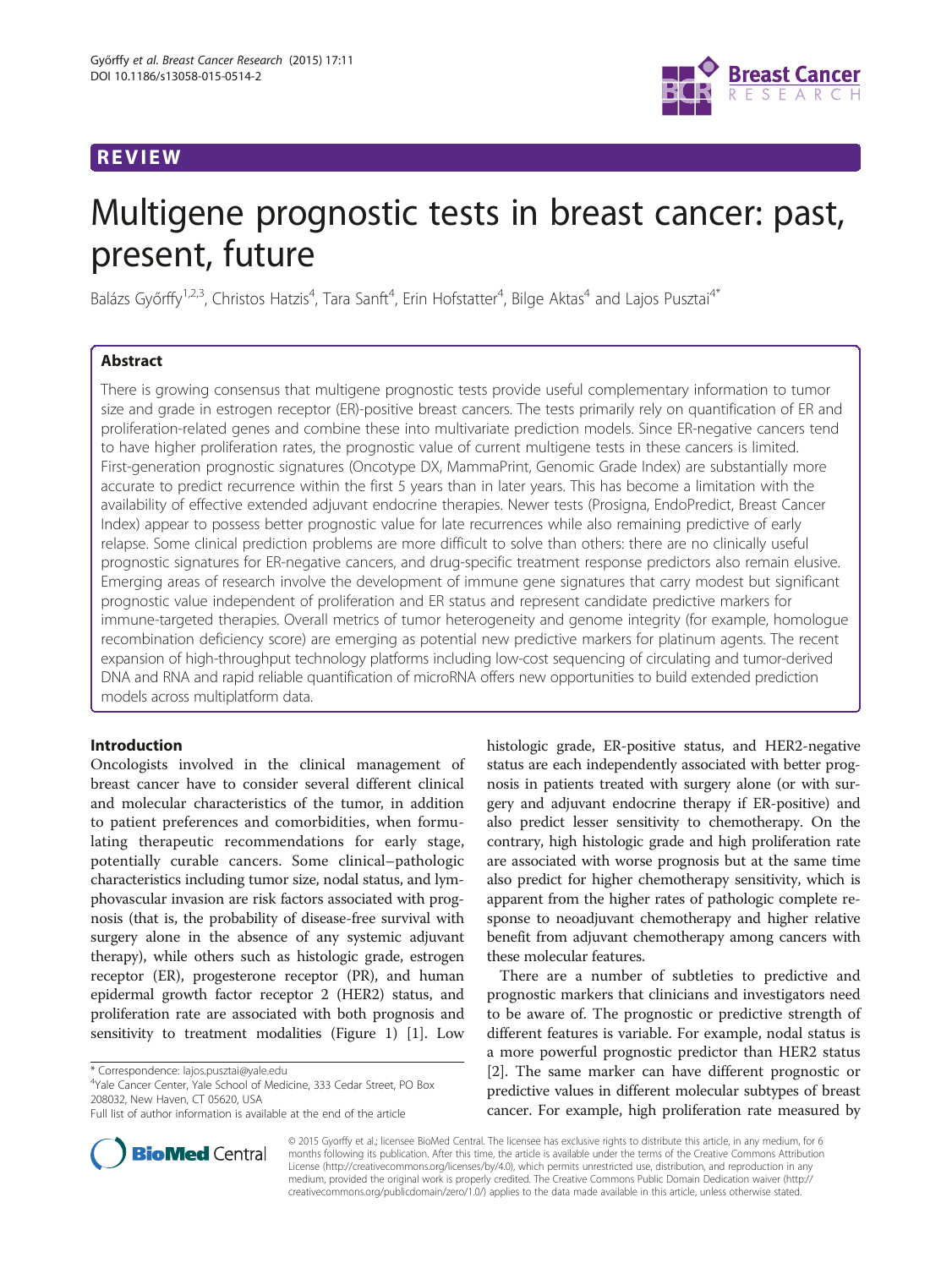<span id="page-1-0"></span>

Ki67 expression and high grade have greater prognostic value and are more predictive of chemotherapy response in ER-positive cancers than in triple-negative breast cancers (TNBCs) (ER-, PR- and HER2-negative). All currently known prognostic and predictive features are only partially independent from one another. For example, ER-negative cancers tend to have high grade and high proliferation rate. Larger cancers are more likely to be node-positive. Finally, the different markers represent different types of distributions and are quantified with variable accuracy. Age, tumor size and Ki67 expression represent continuous variables that approximate a normal distribution. The ER and PR expression by immunohistochemistry or by mRNA levels are continuous variables with a bimodal distribution. Histologic grade and nodal status are ordinal variables, whereas HER2 gene amplification results are used as a binary variable. The quantification of ER, PR and HER are increasingly standardized and betweenlaboratory reproducibility has improved substantially over the past few years. However, histologic grade and Ki67 immunohistochemistry has only modest betweenlaboratory concordance. Tumor size measurements in many pathology laboratories tend to cluster around whole numbers, suggesting rounding to the nearest number.

When multiple, partially independent factors measured with variable accuracy on different scales are associated with an outcome, the most accurate predictions can only be achieved by multivariate prediction models. This justifies the efforts to build multivariate prognostic models such as AdjuvantOnline (Adjuvant! Inc., San Antonio, TX, USA) and multigene predictors. Empirically developed multigene prognostic predictors have the theoretical advantages of optimal use of information from continuous variables, proper weighting of each variable, and robustness through redundancy by capturing similar information from multiple genes (that is, ER activity or proliferation are assessed through a cluster of genes rather than ER or Ki67 alone) and the potential to

identify and incorporate new molecular variables into the model. However, they also have limitations; most importantly, some powerful anatomical–pathologic prognostic risk factors such as tumor size and nodal status have no consistent molecular imprint and therefore these variables are not captured by empirically developed gene signatures. Also, some of the theoretical advantages have not fully materialized in practice. No robust, new, prognostic genes have been identified that are unrelated to proliferation or ER signaling, and when novel genes are included in multigene tests their contribution to the outcome prediction is modest. To what extent quantification of ER-related or proliferation-related metagenes provides robustness or increased accuracy over reliably quantifying ER and Ki67 also remains uncertain. Despite these limitations, there is growing consensus that multigene prognostic gene signatures provide standardized, complimentary information to routine pathological variables including tumor size, nodal status and histologic grade. Multigene prognostic assays are now endorsed by the American Society of Clinical Oncology, St. Gallen and National Comprehensive Cancer Network guidelines as information that could assist therapeutic decision-making in ER-positive cancers. The following sections are brief reviews of clinically available assays.

## IHC4 assay

The IHC4 assay is based on a multivariate model that uses semiquantitative information from immunohistochemical assessment of ER, PR, HER2 and Ki67. The assay is performed on formalin-fixed, paraffin-embedded (FFPE) tumor biopsy specimens and a risk score for recurrence is calculated by an algorithm [\[3](#page-6-0)].

While the IHC4 test is elegant in its simplicity and has similar performance characteristics to the more complex and expensive commercial tests, it uses information from ER, PR and Ki67 differently to how these markers are currently interpreted in routine practice. Physicians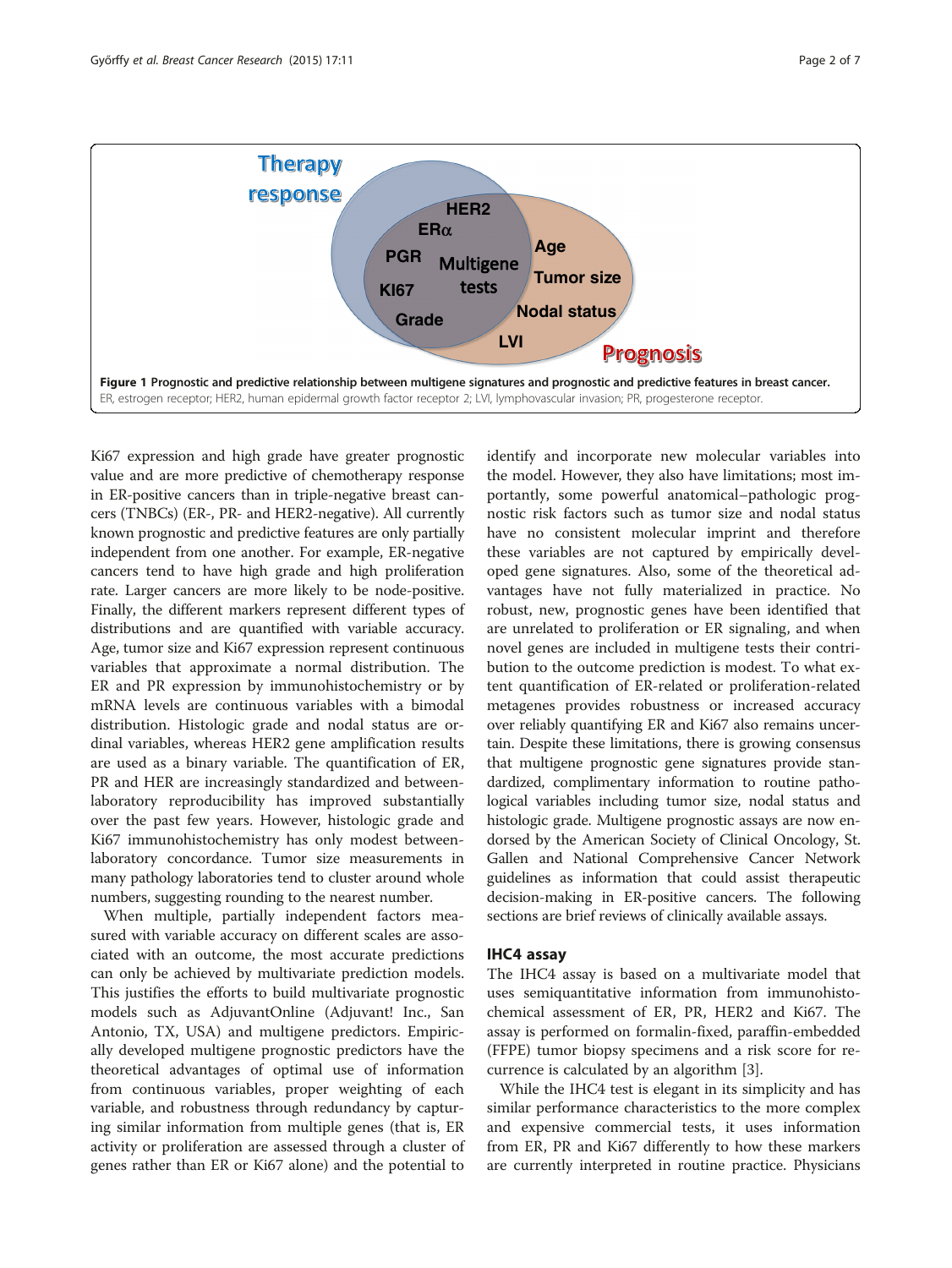tend to use these markers as binary categories (that is, ER-positive vs. ER-negative, Ki67 low vs. Ki67 high, and so forth) and create distinct groups (with four binary markers, 16 different marker groups are possible); in contrast, IHC4 uses a mathematical formula that weighs the semiquantitative expression values and combines these into a single risk score. The mathematical equation behind the IHC4 score is public; however, in the absence of standardized quantification of each of the four variables that would match the IHC assay sensitivity and the dynamic ranges used in the seminal paper, applying the formula to local pathology results could be highly misleading.

#### MammaPrint score

MammaPrint (Agilent, Amsterdam, the Netherlands) is a microarray-based prognostic score performed by a central laboratory that was approved by the US Food and Drug Administration and by regulators in the European Union as an adjunct prognostic assay for breast cancer patients younger than 61 years of age with stage I/II, lymph node-negative or one to three lymph node-positive disease [[4\]](#page-6-0).

MammaPrint measures the mRNA expression of 70 genes and stratifies patients into low-risk or high-risk prognostic groups [[5\]](#page-6-0). The prognostic risk discrimination is good among ER-positive cancers but almost all ER-negative cancers are classified as high risk, which limits the score's clinical value in this disease subset. Retrospective analysis of a large multicenter patient cohort ( $n = 541$ ) suggested that only the high-risk ERpositive patients benefited from adjuvant chemotherapy [[6,7\]](#page-6-0). The original assay required fresh-frozen material, which limited its clinical uptake, particularly in the United States. More recent versions of the test can use FFPE tissues [[8\]](#page-6-0).

A large prospective trial (MINDACT) has tested the clinical utility of MammaPrint and accrued 6,600 patients between 2006 and 2011; results from this trial are expected in 2015. This study has also created a unique tissue and gene expression data resource that will allow the development and testing of the next generation of prognostic gene signatures.

# PAM50/risk of recurrence/Prosigna kit

In September 2013 the US Food and Drug Administration approved a second prognostic signature (Prosigna; Nanostring Technologies, Seattle, WA, USA) that also received clearance in the European Union. Prosigna is a diagnostic kit that uses Nanostring technology to quantify mRNA expression of 50 genes used in the PAM50 molecular classification algorithm and a series of housekeeping genes (that are used for normalization) as well as positive and negative controls in FFPE tissues to

compute a risk of recurrence score. The risk of recurrence score reflects but does not explicitly report the intrinsic breast cancer subtype of the case [[9,10\]](#page-6-0).

The assay is approved to estimate distant recurrencefree survival for stage I/II (including one to three positive nodes), ER-positive breast cancer in postmenopausal women treated with adjuvant endocrine therapy. An appealing aspect of this test is that it can be performed by local pathology laboratories although it requires an expensive piece of equipment, the Nanostring nCounter Dx Analysis System (Nanostring Technologies).

#### Oncotype DX assay

Currently, Oncotype DX (Genomic Health, Redwood City, CA, USA) is the most widely used prognostic assay for ER-positive cancers in the United States. This assay utilizes expression measurements from 16 cancer-related genes and five housekeeping genes to compute a recurrence score from 0 to 100, which can be categorized into low-risk (score <18), intermediate-risk (score 18 to 30) or high-risk (score  $\geq$ 31) groups [\[11\]](#page-6-0). Measurement is performed on FFPE specimens in a central laboratory.

Several studies on archived tissues from randomized adjuvant chemotherapy trials demonstrated benefit from adjuvant chemotherapy primarily in patients with high recurrence score. A larger, prospective, randomized clinical trial (TAILORx) has tested the utility of adjuvant chemotherapy in node-negative woman with intermediate risk for recurrence by Oncotype DX (that is, recurrence score 11 to 25); accrual has been completed and the first results are expected in 2017.

Recently, a multivariate model has been developed that takes information from the Nottingham grade, ER and PR immunohistochemistry results, HER2 status, tumor size and Ki67 expression to predict the recurrence score category [\[12](#page-6-0)]. The equation has been tested on large datasets, and through the combination of these routinely available variables all non-intermediate recurrence-score risk categories could be predicted with high accuracy (96 to 100%). This recurrence score category predictor is available online [[13\]](#page-6-0).

# Genomic grade index

The Genomic Grade Index (MapQuant Dx, Ipsogen, France) is a microarray-based assay that measures the expression of 97 genes to assign a molecular grade. The assay was developed by comparing gene expression profiles of grade I and grade III tumors [[14\]](#page-6-0). A smaller sixgene version has also been developed that uses RT-PCR technology and can be readily applied to FFPE samples [[15\]](#page-6-0). The test can reclassify histologically intermediategrade ER-positive cancers into high or low molecular grade with significantly different prognosis.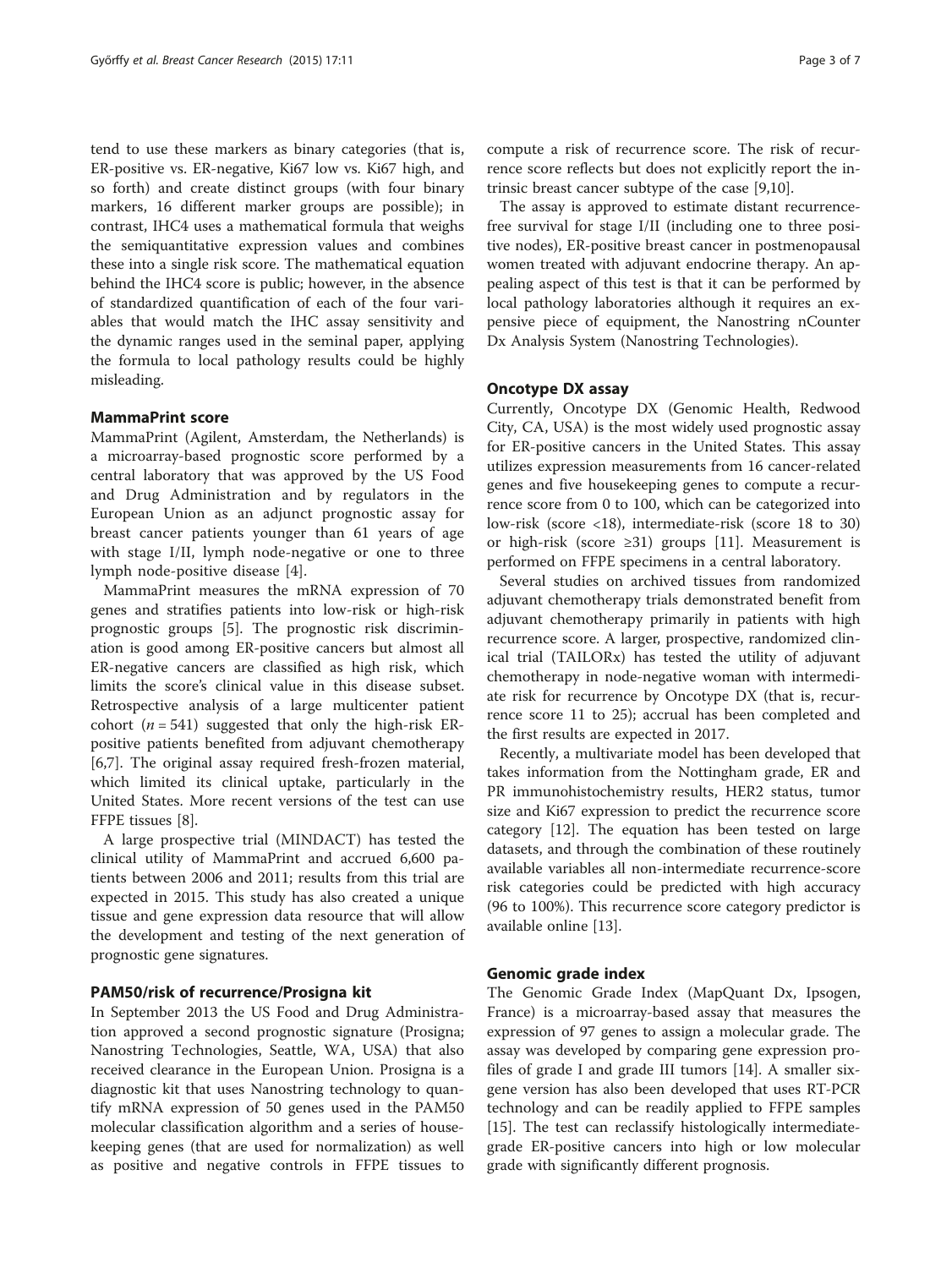# Breast cancer index

The Breast Cancer Index (BioTheranostics, San Diego, CA, USA) is an RT-PCR-based assay that can be applied to FFPE tissues and is performed by a central laboratory to predict the risk of distant recurrence in ER-positive, lymph node-negative breast cancers. This assay includes two independent biomarkers, the HOXB13:IL17BR ratio and a five-gene molecular grade index that primarily consists of proliferation-related genes [\[16,17\]](#page-6-0). The two signatures together comprise the Breast Cancer Index score.

A strength of the Breast Cancer Index is that it can be used to predict risk of both early (within 5 years) and late (>5 years) distant recurrences and also reports the likelihood of benefit from extended endocrine therapy. The Breast Cancer Index outperformed the IHC4 or Oncotype DX assays in predicting late recurrence when all three tests were applied to the same cases with longterm follow-up [\[18\]](#page-6-0). The Breast Cancer Index identifies a substantial minority of patients (35 to 45%) who are at high risk for late recurrences, and these patients may be considered optimal candidates for extended adjuvant therapy.

# EndoPredict assay

The EndoPredict test (Sividon Diagnostics GmbH, Koln, Germany), also an RT-PCR-based assay, measures the expression of eight cancer genes and three housekeeping control genes to stratify patients with ER-positive cancer into a low or a high risk of recurrence if treated with adjuvant endocrine therapy alone [\[19\]](#page-6-0). The assay is marketed in Europe as a diagnostic kit that can be performed by local laboratories. In addition, the EndoPredict score has also been combined with nodal status and tumor size to compute a comprehensive risk score termed EPclin. The performance of EPclin was validated in two randomized phase III trials [[20\]](#page-6-0). EndoPredict also identifies ER-positive patients who are at risk for late recurrence [\[21](#page-6-0)].

## Concordance of risk assignment by different tests

The advent of multiple different tests available in the clinic for the same purpose inevitably raises the question of concordance in risk assignment when more than one of the tests are applied to the same specimen. Comparative studies indicate that discordant risk prediction frequently occurs when different prognostic assays are applied to the same case. When six genomic signatures, including PAM50/risk of recurrence, MammaPrint, and Oncotype DX, were tested on the same patient cohort, each test had significant prognostic value but individual risk assignments were often discordant [[22](#page-6-0)].

In another study, when molecular classification with PAM50 was compared with Oncotype DX risk categories among the luminal A cancers by PAM50, 70% were low risk and the remainder were intermediate risk by Oncotype DX. Among luminal B cancers, 33% were high risk and 48% were intermediate risk by Oncotype DX. Ninety percent of high-risk cases by Oncotype DX were classified as luminal B and 83% of low-risk cases were luminal A. Importantly, one-half of intermediate recurrence score cancers were recategorized as low-risk luminal A cancers by PAM50 [[23](#page-6-0)].

Another analysis of six different prognostic signatures applied to the same cases also showed only moderate agreement between prediction results in pairwise comparisons; Cohen's kappa ranged from 0.236 to 0.701 [\[24](#page-6-0)]. Similarly high discordance rates for Oncotype DX and MammaPrint risk categories were reported; more than 30% of MammaPrint high-risk cases were reclassified as low risk by Oncotype DX [\[24\]](#page-6-0).

# Prediction of chemotherapy benefit

It is possible to predict general chemotherapy sensitivity by capturing proliferation-related markers, particularly among ER-positive cancers. The higher chemotherapy sensitivity is reflected by higher pathologic complete response rates to a broad range of preoperative regimens and also by the greater benefit from adjuvant chemotherapy in general. Biomarker subset analysis of two separate studies (NSABP B-20 and SWOG 8814) has shown that adjuvant chemotherapy improved disease-free survival only in ER-positive cancers with high recurrence score, while benefit was not seen, or was minimal, in lowrisk and intermediate-risk patients, respectively [[14,25\]](#page-6-0).

However, the quest for drug-specific or treatment regimen-specific predictive markers remains elusive. The most plausible explanation for the limited predictive values of proposed molecular predictors for individual drugs is the multifactorial nature of chemotherapy sensitivity. Empirical development of predictive models assumes there are shared molecular features that are common to all, or most, sensitive or resistant cases. If such informative features exist, they can easily be identified through statistical methods and combined into a multivariate model to predict response in future cases. However, it appears that there are very few molecular features which are associated with individual drug response and are shared across many patients [[26\]](#page-6-0). Data from gene expression profiling as well as from nextgeneration sequencing indicate that each cancer contains a variable number and unique assortment of genomic abnormalities. This suggests that each cancer may be sensitive or resistant to a particular treatment in its own unique way. In other words, a particular biological pathway that contributes to drug sensitivity can be affected through many different mechanisms, including mutations, amplifications, deletions, epigenetic regulation, microRNA, and so forth, at many different levels along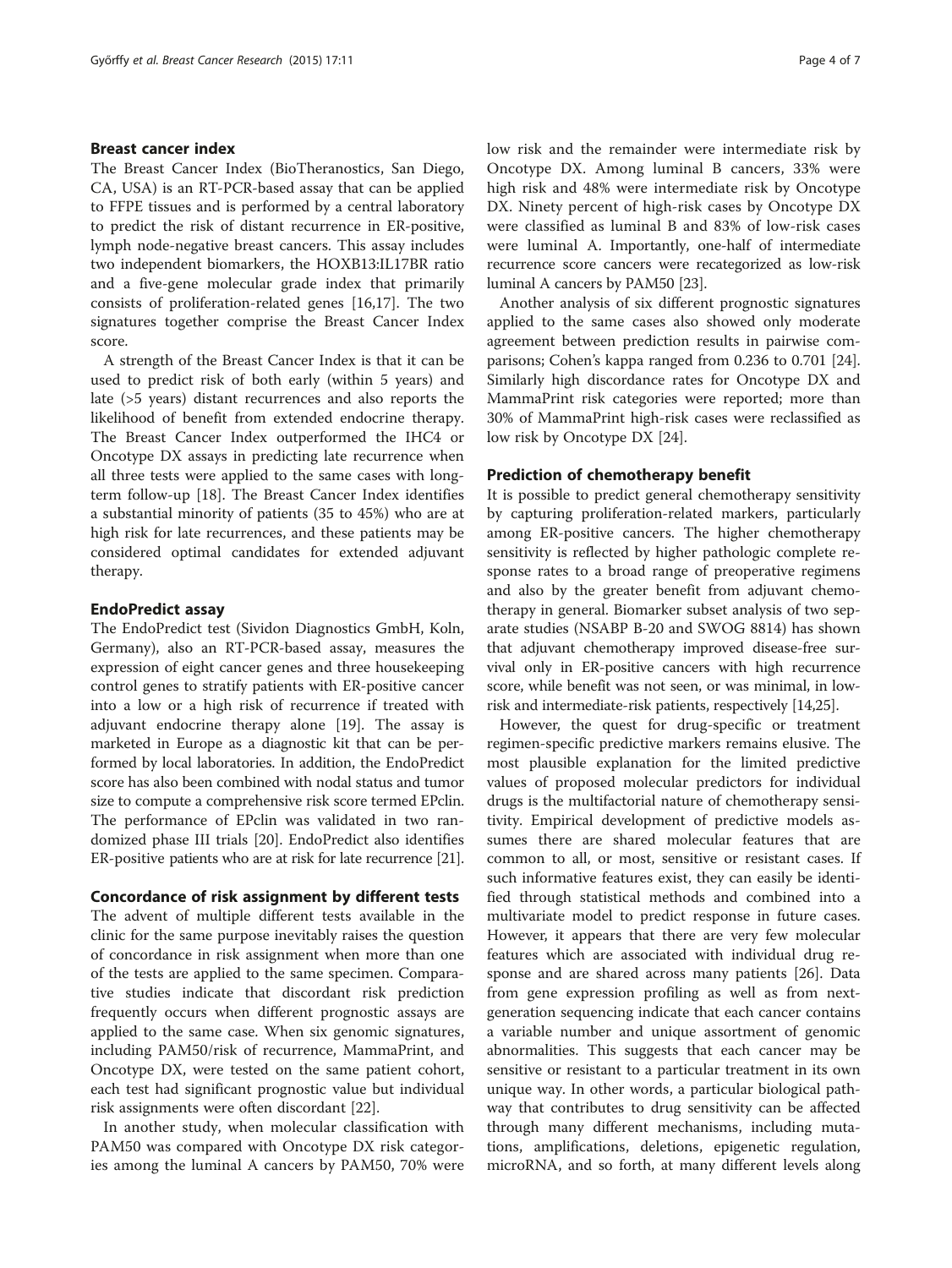the pathway. The increasing recognition of within-tumor cellular and genomic heterogeneity further increases complexity.

A corollary of tumor heterogeneity is that some genome-wide metric of tumor heterogeneity or genomic disturbance may function as biomarkers. Indeed, one of the promising, novel, drug class-specific predictors includes quantifying the effects of homologous DNA recombination deficiency on the genome, regardless of its molecular etiology, by simultaneously assessing whole genome loss of heterozygosity, telomeric allelic imbalance and large-scale state transitions. These three metrics can be combined into a single homologous recombination deficiency score (HRD assay; Myriad Genomic, Salt Lake City, UT, USA). A high homologous recombination deficiency score indicates defective homologous recombination repair that renders cells vulnerable to accumulation of DNA damage after exposure to DNA crosslinking drugs, particularly platinum agents. Several retrospective correlative studies showed a good correlation between the homologous recombination deficiency score and the response to platinum therapy in breast cancer and ovarian cancer [\[27,28\]](#page-6-0). The assay is performed on DNA extracted from FFPE tissue sections and uses single nucleotide polymorphism arrays and high-throughput sequencing. Prospective trials to assess the clinical value of the assay for patient selection to platinum therapy are underway.

## Conclusions

Multigene signatures introduced an important concept into prognostic marker research: the need for multivariate prediction models. This represents a conceptual advance over arbitrary groupings based on combinations of single prognostic variables such as clinical tumor staging using the tumor, node, metastasis classification. A second important conceptual contribution was shifting the emphasis from pure, primary prognostic prediction (that is, who has excellent prognosis with surgery alone) to secondary risk stratification, recognizing that essentially all ER-positive breast cancer cases are offered adjuvant endocrine therapy and therefore the relevant clinical question is who remains at high risk for recurrence despite endocrine therapy and is therefore a potential candidate for adjuvant chemotherapy.

The first generation of multigene prognostic predictors was developed empirically by comparing gene expression data from patients who did or did not experience recurrence. These attempts identified ER-related genes and proliferation markers as the two most powerful molecular processes associated with outcome. Since ER has a very broad transcriptional footprint and cell proliferation requires the coordinated expression of hundreds of genes, a very large number of nominally different but

equally good prognostic models can be built from the same dataset. This redundancy in the prognostic variable space for ER-positive cancers explains the existence of many different prognostic gene signatures in the commercial space and in academic research laboratories. Since each model uses different gene sets and was optimized in distinct training sets, when multiple models are applied to the same independent validation set they all identify low-risk and high-risk cohorts but also tend to show substantial discordance (20 to 30%) in risk assignment at the individual case level. Somewhat surprisingly, no molecular markers emerged that are associated with tumor size and nodal status, which are the two most important anatomical prognostic variables. This also implies that prognostic information embedded in size and nodal status is not captured in empirically developed prognostic gene signatures. For this reason, multivariate clinical prognostic models such as AdjuvantOnline and molecular models tend to result in highly discordant risk assignment at the individual case level.

From these basic performance characteristics emerges the current clinical utility of genomic prognostic assays. All major practice guidelines endorse molecular assays to aid prognostic risk prediction in ER-positive, T1–T2 breast cancers with zero to three positive nodes. While the molecular assays retain their prognostic discriminating value regardless of anatomical risk factors, the final risk of recurrence is determined by both molecular and anatomical features because tumor size and nodal status represent independent prognostic variables [\[29\]](#page-6-0). The inverse relationship between proliferation and prognosis and chemotherapy sensitivity in ER-positive cancers conveniently allows the identification of patients who are higher risk for recurrence and at the same time have higher sensitivity to chemotherapy. The flip side of this association is that patients with molecularly low-risk cancers with anatomically high-risk features (for example, multiple positive lymph nodes) may not derive significant benefit from adjuvant chemotherapy – this concept is currently being tested in a prospective randomized clinical trial (SWOG 1007). Genomic prognostic tests are also increasingly used as patient selection tools for clinical trials and to define clinically relevant patient populations for drug development (Figure [2\)](#page-5-0).

Important new areas of research have also emerged. One area where the performance of existing tests could be improved is more accurate prediction of late recurrences in ER-positive cancer. The clinical importance of this is underscored by the recognition that around 50% of all recurrences in ER-positive cancers develop after 5 years and the rate of late recurrences can be reduced by extended adjuvant endocrine therapy. A series of new prognostic tests are emerging (Breast Cancer Index, EndoPredict, Prosigna) that address this diagnostic niche.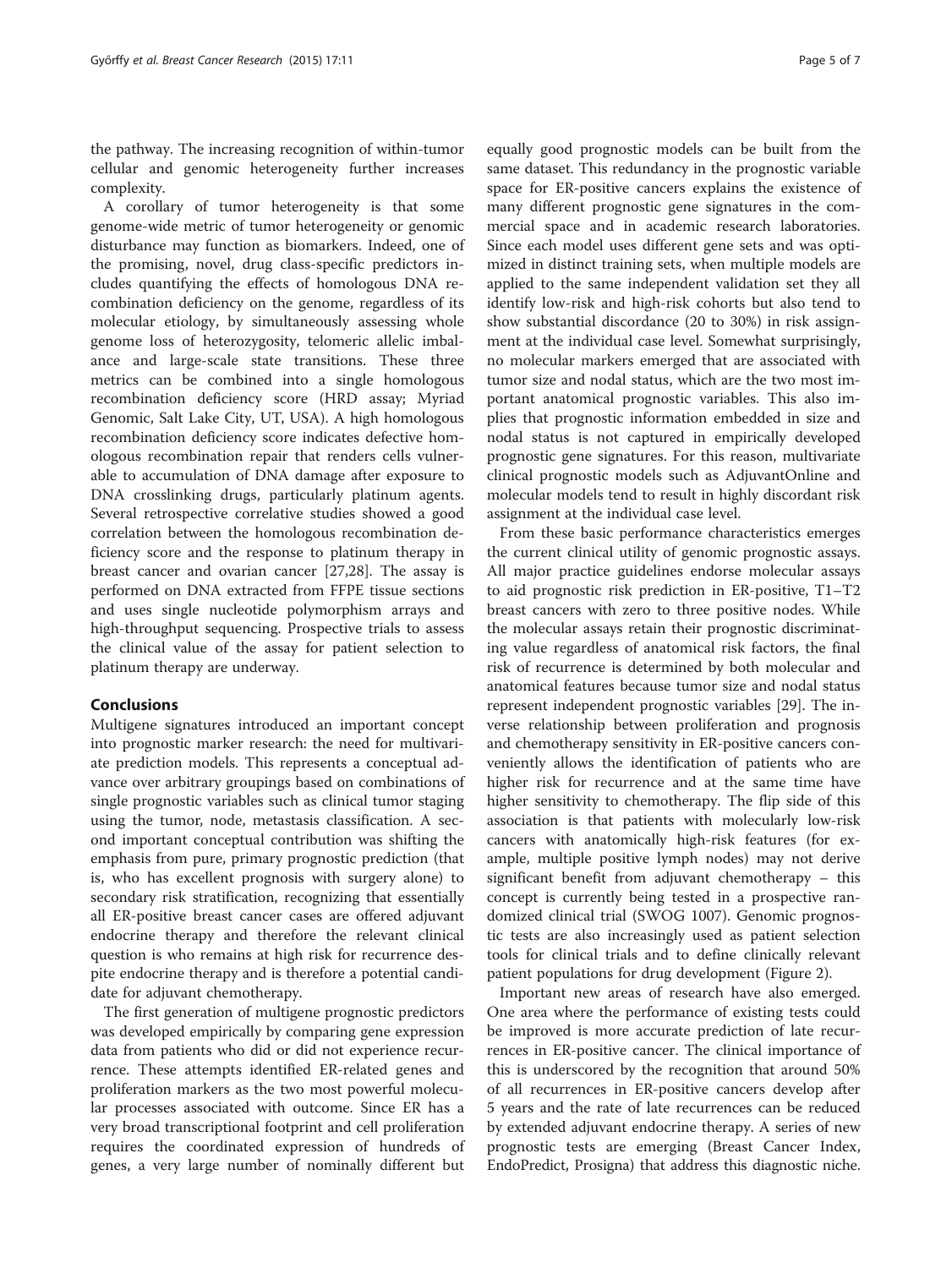<span id="page-5-0"></span>

Another prognostic challenge is to identify patients among the currently high-risk ER-positive cancer cases (high recurrence score or luminal B molecular class) that are no longer at high risk after receiving adjuvant chemotherapy [[30](#page-6-0)]. This represents the next logical extension of residual risk prediction. The clinical importance of a postchemotherapy and postendocrine therapy, tertiary risk predictor is that it could define the ER-positive patient population to whom new drug development should be targeted.

One of the most puzzling observations in breast cancer biomarker research has been the difficulty to identify clinically useful molecular prognostic markers for TNBC. While it is possible to define better and worse outcome groups among these cancers by capturing information about immune cell and inflammatory infiltration, the practical value of these observations is limited because even "good-risk" patients have close to 20% risk of distant recurrence in the absence of systemic adjuvant therapy [[31](#page-6-0)]. Considering the clinical context in TNBC, which involves choosing between observation versus adjuvant chemotherapy, and the lack of data to support that adjuvant chemotherapy could not improve the outcome of the "good-risk" patients further, a 20% risk of recurrence is too high for most patients and physicians. One might propose that searching for pure primary prognostic markers in TNBC is likely to be futile. On the contrary, developing residual risk predictors that identify TNBC with low risk of

recurrence after completing adjuvant chemotherapy could be helpful [\[32\]](#page-6-0). However, this information can be readily obtained by administering the intended adjuvant chemotherapy preoperatively. Pathologic complete response in this disease subset identifies patients who have excellent long-term survival with a given chemotherapy [[33](#page-6-0)]. The most pressing clinical need for TNBC might be to develop more effective new drugs.

Finally, the advent of several new high-throughput technology platforms including RNA sequencing, micro-RNA profiling and analysis of free circulating DNA allows substantial broadening of the variable space for multivariate model development. Research groups are exploring these new opportunities to build extended prediction models across multiplatform data.

#### Abbreviations

ER: Estrogen receptor; FFPE: Formalin-fixed, paraffin-embedded; HER2: Human epidermal growth factor receptor 2; PR: Progesterone receptor; TNBC: Triple-negative breast cancer.

#### Competing interests

LP received honoraria from BioTheranostics. TS receives research funding from BioTheranostics. The remaining authors declare that they have no competing interests.

#### Acknowledgements

BG was supported by the OTKA K108655, K108688 and PD105361 grants. LP was supported by an award from the Breast Cancer Research Foundation, New York.